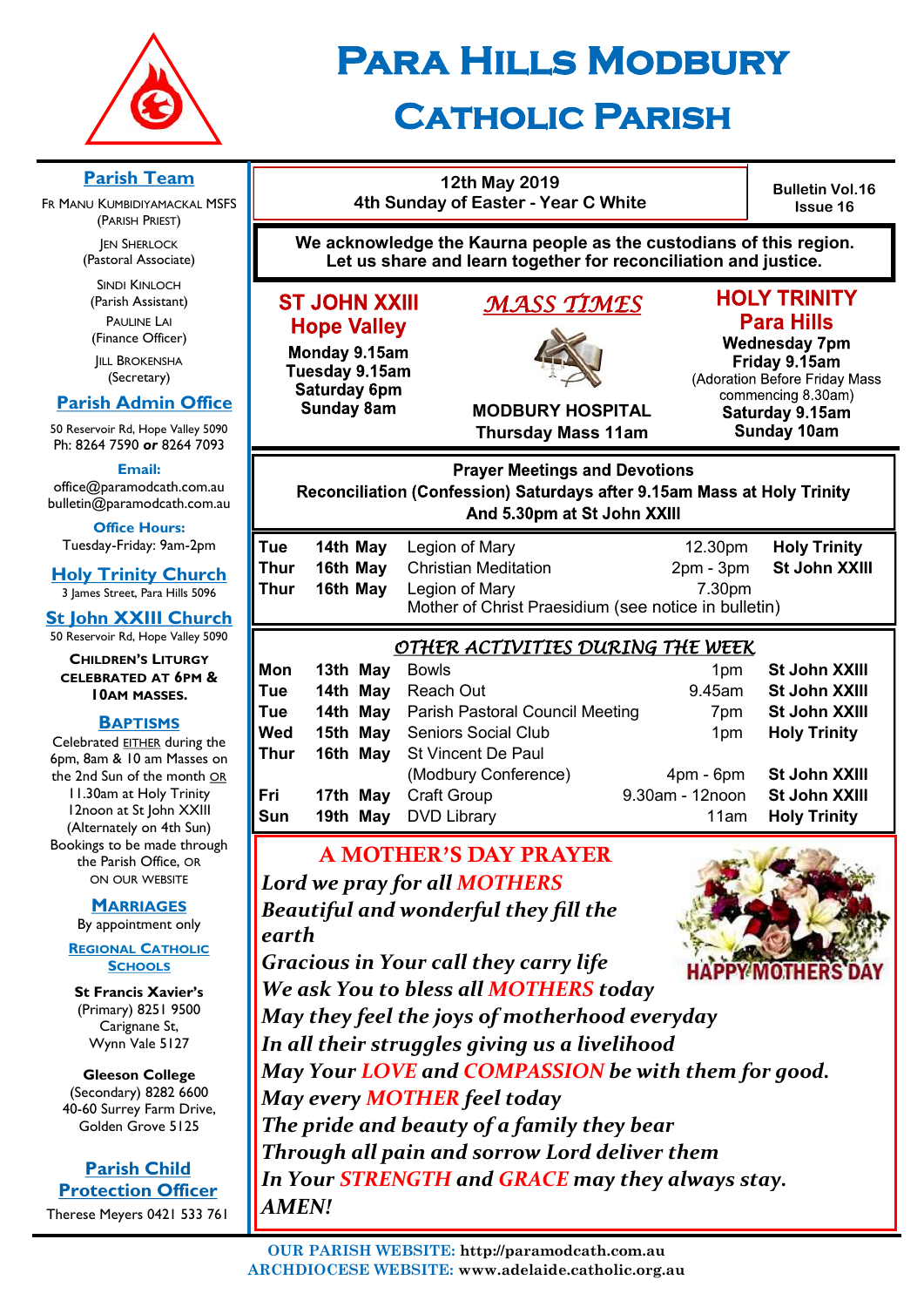

#### **HOMILY**

The passages from the Gospels where Jesus likens us to being sheep leave me a bit cold. I think I must lose something in the translation from first century Palestine to today.

Most of the sheep I have ever watched may well be cute, in a woolly sort of way, but they are anxious creatures often running in packs in every direction, are notoriously stupid and difficult to manage or direct. On second thoughts maybe the analogy is not so bad after all! We, the people of God, can certainly be an anxious lot, a bit slow on the uptake and difficult to lead. It's also true, however, that sheep are incredibly useful and adaptable animals. Think about all the places they have been taken throughout the world. They thrive. With all due respect to the vegans, vegetarians and animal liberationists here today, think about the multiple ways they have served humanity.

The point of the shepherd analogy in the Gospels, of course, is about the importance of intimacy. A sheep in those days is similar to the central role some domestic cats and dogs have in our homes. They are members of the family. Shepherds in Jesus' day belonged to nomadic tribes that moved with their small flock throughout Israel. Every sheep mattered. Every sheep had a name. In an agrarian society every sheep was a vital economic unit. To lose one caused trouble not only to the individual, but also to the tribe. To lose a flock was financial ruin for a generation. As a result when Jesus invokes the image of the shepherd he draws attention to the intimate knowledge and care the shepherd has of them.

In today's Gospel Jesus tells us that we follow him, not because we are too dumb to know otherwise, or because we are anxious or fearful of our alternatives, but because we know his voice, we know him, he knows our name. We follow Jesus' lead for no other reason than throughout our life we have come to trust him and to rely on the intimacy of our relationship with him. In return he protects us and makes sure no one can steal us from his flock.

The possibility of being stolen away from the Christian family is a real one. We know many people who, for a variety of reasons, have left the fold and been seduced into pursuing other leads. Whereas every Sunday we affirm that we cannot find a better way to live than following the Way, the Truth and the Life which is Christ present here and now. No one can suggest it is always easy to follow the Gospel and hang in here with one another. Jesus was never under any illusions about what following his lead may cost, but he underlines how much we need each other to survive in this world. In this Eucharist, then, let's steal a few moments to experience again the intimate love of the Risen Lord who knows, claims and loves us. May we respond by following his lead by enfolding all our world in our care and welcoming all his children into his flock.

*by Fr. Richard Leonard SJ*

| Readings for 19th May 2019 |      |            |
|----------------------------|------|------------|
| 1st Reading Acts           |      | 14:21-27   |
| 2nd Reading Apocalypse     |      | $21:1 - 5$ |
| Gospel                     | John | 13:31-35   |

#### **Our Community's Prayer Petitions**  *PLEASE NOTE: THE NAMES ON THE SICK LIST WILL REMAIN FOR TWO MONTHS ONLY UNLESS OTHERWISE NOTIFIED.*

**BULLETIN PRAYER LIST:** Please note that names can only be added to this list by immediate family, or the ill person themselves (for reasons of privacy).

#### **Please Remember in your Prayers Those who are sick, especially:**

Emma Gammon, Sylvia Gisi, Asher Caudle, David North, Elijah Neri, Wayne Collins, Antoinette Pascale, Marg Dolman, Charlotte Fussell, Selena (Rose) Quinn, Phyllis Anthony, Pam Ridley, Reta Lockyer, Michael Pritchard, John MacGrath, Ken Robinson, Graham Armstrong, Mary Redmond, Graham Speed, Marlen Piineda, David Truman, Bruce Mc Andie, Rosa Maria Santos, Sean Molloy, Betty Roper, Imperia De Ionno, Julie Reimann, Imelda Schulz, Maddison Calleja, Janice Forrester, Ray Zielonka, Jim Marlow, Gerry Canavan, Jayden Lee, Audrey Athayde, Marie Boulton, Sr. Marleen Dewar OLSH, Kay Kennedy, Rita Robinson, Eileen Ryan, Gary Lockyer, Yvonne Summers,

Darcy Ridley, Marie Bakaj, Regan Barry, Dudley Dolman, Fr. Michael Walsh, Pat Feutrill, Paul Holmes, Michael Lochhead.

**Recently Deceased**

Greg Woofe, Bernie McMahon

#### **Saints/Feast Days Of the Week**

13th Our Lady of Fatima<br>14th St Matthias, Apostle St Matthias, Apostle

18th St John I

## *PASSING OF PARISHIONER GREG WOOFE.*

The Funeral Mass for Greg Woofe will be held at St John XXIII Church. 50 Reservoir Road, Hope Valley on Thursday 16th May. Viewing at 1pm, followed by Mass at 2pm.

NORMAL MASS TIME FOR ST JOHN XXIII 18th MAY

St John XXIII will NOT be a Polling Booth for the Federal Election on May 18th. Mass will be at the normal time of 6pm.

### *CHILDREN'S PRAYER*

The good shepherd takes care of all my needs; he leads me to green meadows and crystal clear pools. He guides and protects me, and I grow strong in his care. When night falls, I am not afraid, for he is always by my side to protect me from harm. When he calls, I will



follow, knowing that his love will last forever. Amen

**RESPONSORIAL PSALM:** *We are his people, the sheep of his flock.*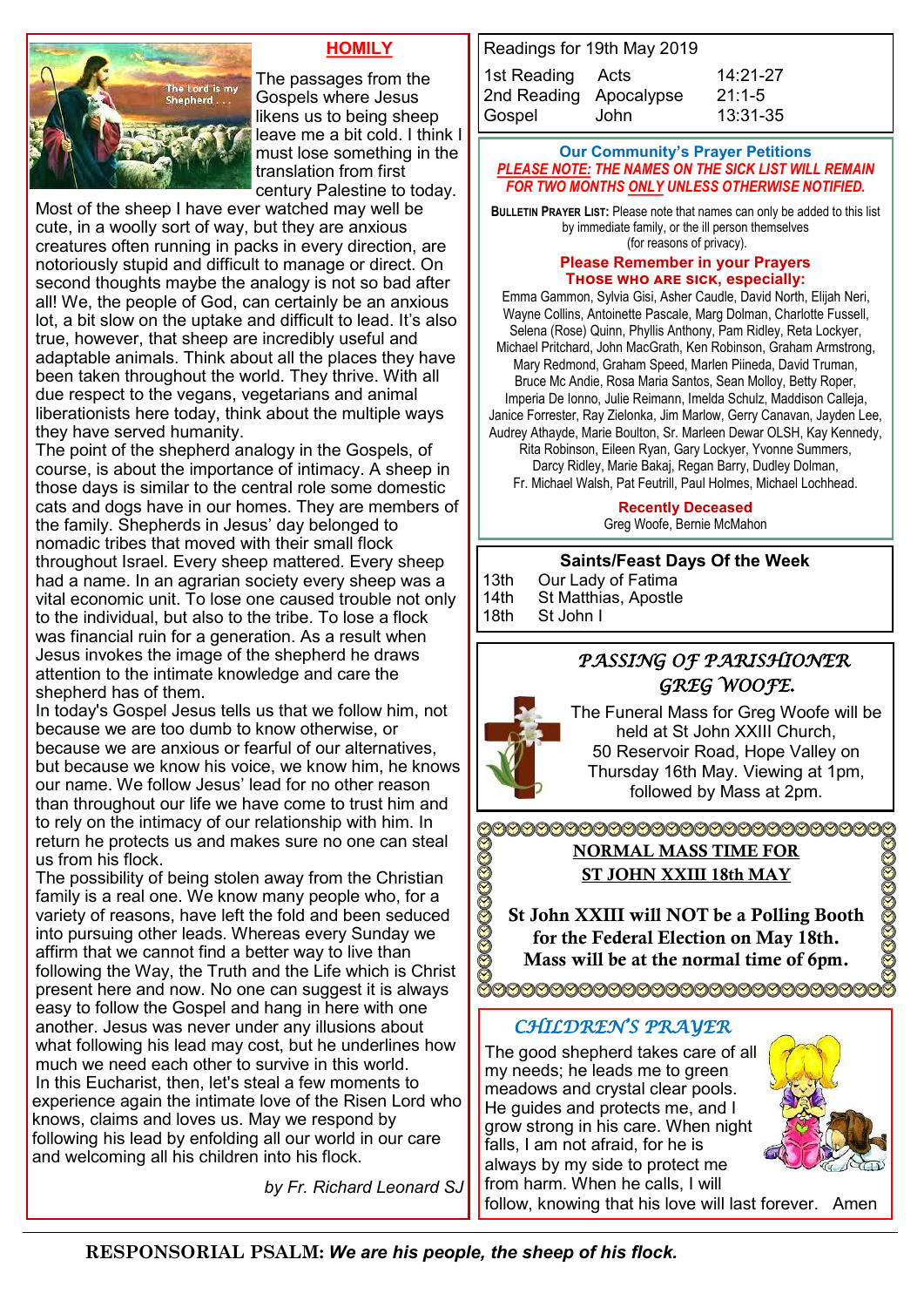#### **ST VINCENT DE PAUL HQ: 1300 729 202 from 9.00am — 1.00pm or www.vinnies.org.au**



#### **St Vincent de Paul Modbury Conference**

*Lord your timeless lesson sings out in the voice of constant waves, in the wind through the trees and in the harmonies of life. Wash clean our ears to hear you, make us listen now, for we need your great wisdom to assist us in our life. Amen.*

Back to "normal" this last week with four calls for assistance, mainly for food but also included requests for clothing, furniture and help with an \$1800 electricity bill; for the bill we'll make a starting payment of \$100 and on the basis that it will get the users into a bill smoothing plan with regular deductions.

Pantry needs this week are:

Margarine, Sugar and Canned Carrots if you can help.

*It will greatly help if any or all of these items could be placed in the Vinnies' collection basket.*

Our monthly meeting has been postponed a week and will be held on Thursday,  $16<sup>th</sup>$  May at 4pm at the Mass Centre – all welcome.

#### **St. Vincent de Paul Winter Appeal**

Yes; it's that time of year again with the posters up and the envelopes out.

The pantry is in good shape thanks to your donations of food through the year, but our running costs include payment for Foodland Gift Cards (purchase of perishables like meat and veg), supplementing payment for utility bills, and provision of furniture items. Our fund raising efforts don't cover these costs and we seek your financial assistance to bridge the gap.

Please take and return an envelope if you can afford a donation; tax deductible receipts can be provided. If you'd like to consider membership, or just find out a bit more about Vinnies, you're always welcome to our monthly meetings – for Modbury, normally the second Thursday of each month at 4pm. At the Mass Centre.

#### **REACH OUT GROUP**

Tuesday 14th May 2019 9.15am Mass at St John XXIII Reader: Jos H. Rafael & Irene M. Maureen K. & Margaret E. Leo N.

**All Welcome**



*HAPPY BIRTHDAY FATHER JACK for Friday 17th May* 

### **Liturgy Assistants**

Many Ministries are necessary to support our Masses celebrated on the weekends. We strongly encourage people who have not before volunteered for Liturgy Ministries to join us. Training will be provided. Should you want to volunteer or to change your Ministries or recommence after having had a break, please let the Liturgy Committee know over the next couple of weekends.

Please collect a sheet, fill it out and return it. There is more information on the sheet.

*Liturgy Committee*

Liturgy Assistants Roster July to September

The Liturgy Assistants Roster for July to September 2019 will be drawn up soon. If you have any information that affects the Roster or if you are aware that you are not available for any reason for any Ministry for which you have volunteered via the new Liturgy Assistants Volunteer Sheet, could you please pass that information either to the Parish Office or directly to Therese Meyers [0421 533 761/ [theresemeyers@gmail.com\]](mailto:theresemeyers@gmail.com) by 16th May 2019.

Liturgy Committee



DEVELOPMENT FUND 2019

Congratulations Dudley Dolman No. 5 Drawn by Jill Brokensha

Contact: Marg Dolman 8264 1317 to be included in the draw.



## **Marian Procession 2019**

**The Marian Procession will be held on Sunday the 19th May in Pilgrim Peace Park, next to Veal Gardens in the South Parklands, between Sir Lewis Cohen Avenue and** 

> **Peacock Road. Gather at 1.30pm as procession starts at 2pm.**

**If enough people are interested, the Legion of Mary will organise a bus for the day to cater for 18 people.**

> **Please place your name on the list at the back of both Churches.**

#### **HAPPY BIRTHDAY MAY BABIES**

13th Nigel Lambert

14th Kylie Air

17th Fr Jack Boog



**GOSPEL ACCLAMATION:** *Alleluia, alleluia! I am the good shepherd, says the Lord; I know my sheep, and mine know me. Alleluia!*